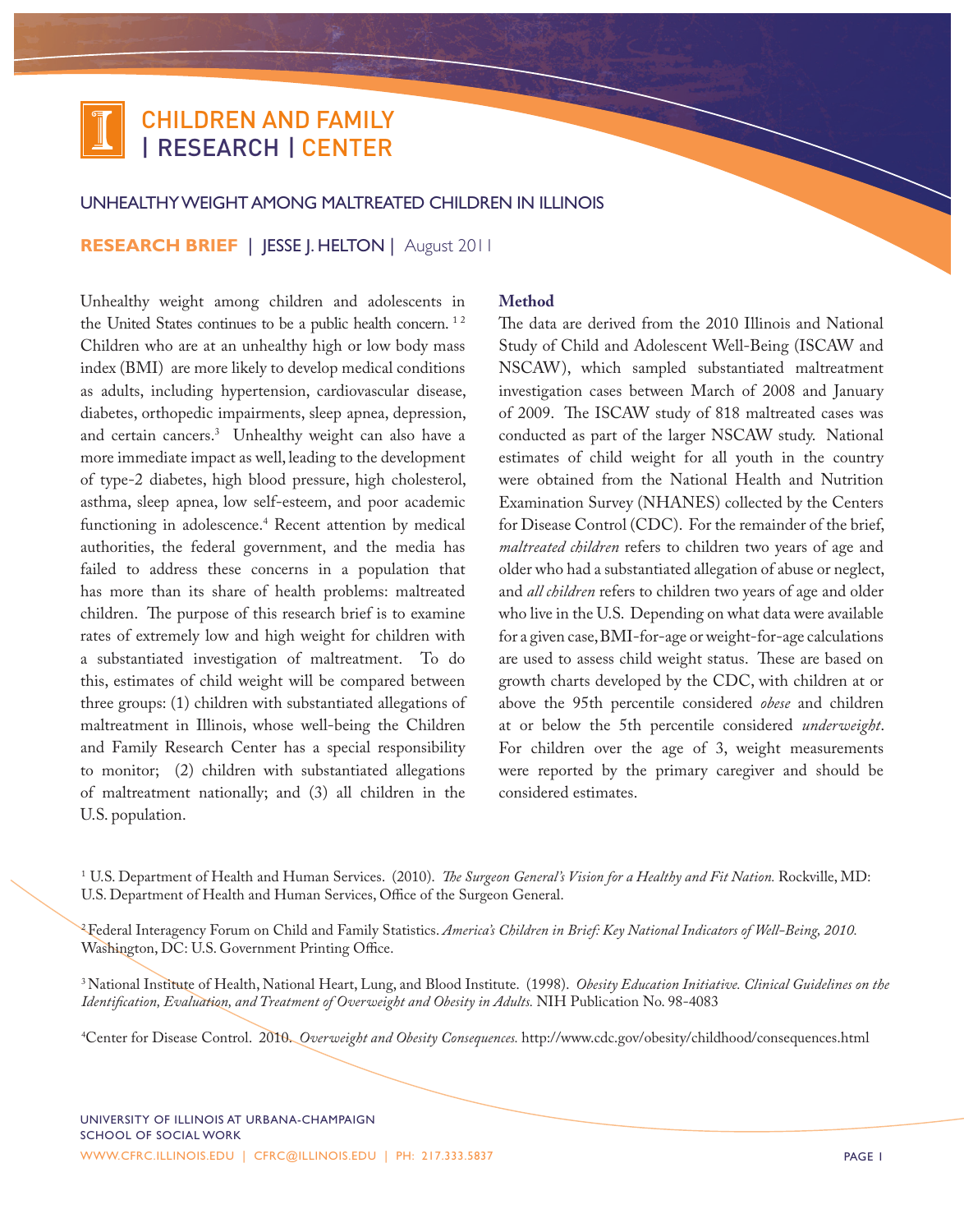

## **Results**

Figure 1 shows that 7% of maltreated children in Illinois are underweight, which is similar to maltreated children nationally (5%) and over twice the rate of children in the US population (3%). Further, 24% of maltreated children in Illinois are obese, which is similar to maltreated children nationally (29%) but about 1.5 times the rate of children in the US population (17%).



FIGURE I: Child Weight Estimates by Geographic Location and Maltreatment

# **Risk of Underweight**

Age is an important factor in the risk of being underweight among maltreated children in Illinois (see Table 1): 6% of 2-5 year-olds and 9% of 6-11 year-olds are underweight, but only 4% of 12-17 year-olds. The rate of underweight for Illinois maltreated children 2-5 is two times greater than among the national population of children, and the rate for Illinois maltreated children 6-11 is three times greater than the rate among children at that age nationally. Another important factor is gender: substantially more males (11%) are underweight compared to females (4%). Racial differences, however, are not an important risk factor for underweight.

| Table 1: Percent of Children who are Underweight |              |                     |                   |         |  |  |  |  |  |
|--------------------------------------------------|--------------|---------------------|-------------------|---------|--|--|--|--|--|
| Age                                              |              | Illinois Maltreated | Nation Maltreated | Nation* |  |  |  |  |  |
|                                                  | Total (2-17) | 7%                  | 5%                | 3%      |  |  |  |  |  |
| $2 - 5$                                          |              | 6%                  | 7%                | 3%      |  |  |  |  |  |
| $6 - 11$                                         |              | 9%                  | 6%                | 3%      |  |  |  |  |  |
| $12 - 17$                                        |              | 4%                  | 3%                | 4%      |  |  |  |  |  |

*\*National estimates are for children 2-19 years of age*

*Note: National estimates from 2007 and 2008 survey by the CDC for children 2-19 years of age*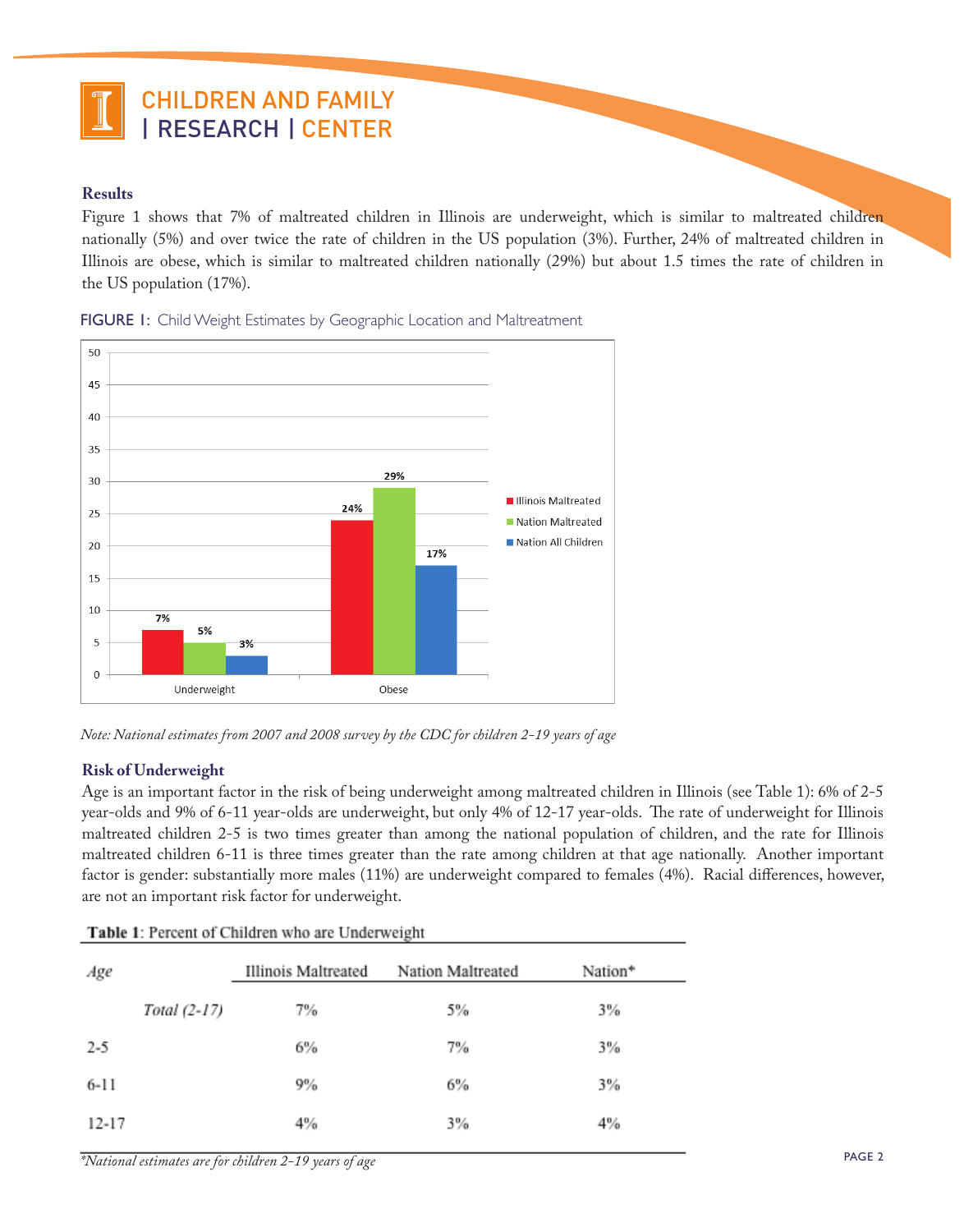

## **Risk of Obesity**

Certain racial and gender differences emerged among maltreated children in Illinois. Significantly more African-American and Hispanic children are obese (25%) compared to White children (20%; see Figure 2). Further, substantially more African-American males (28%), African-American females (29%) and Hispanic males (32%) are obese compared to Hispanic females (9%), White males (16%), and White females (24%). Statistical tests suggests these gender/racial differences are tentative and should be considered trends and not conclusive. Age differences, however, are not an important risk factor for obesity.



FIGURE 2. Child Weight Estimates by Race and Gender for Maltreated Children in Illinois

Table 2 compares the number of obese children by race and placement after investigation. Racial differences in child weight estimates varied by geographic location and placement setting:

- More African-American children in Illinois substitute care are obese (36.2%) compared to all other races in Illinois substitute care.
- More Hispanic children who remained in their home ("in-home") in the rest of the nation are obese (35.9%) compared to all other races who remained in their home in the rest of the nation.

Analysis shows that African-American children in Illinois substitute care are just over 2 times more likely to be obese compared to White children in Illinois substitute care.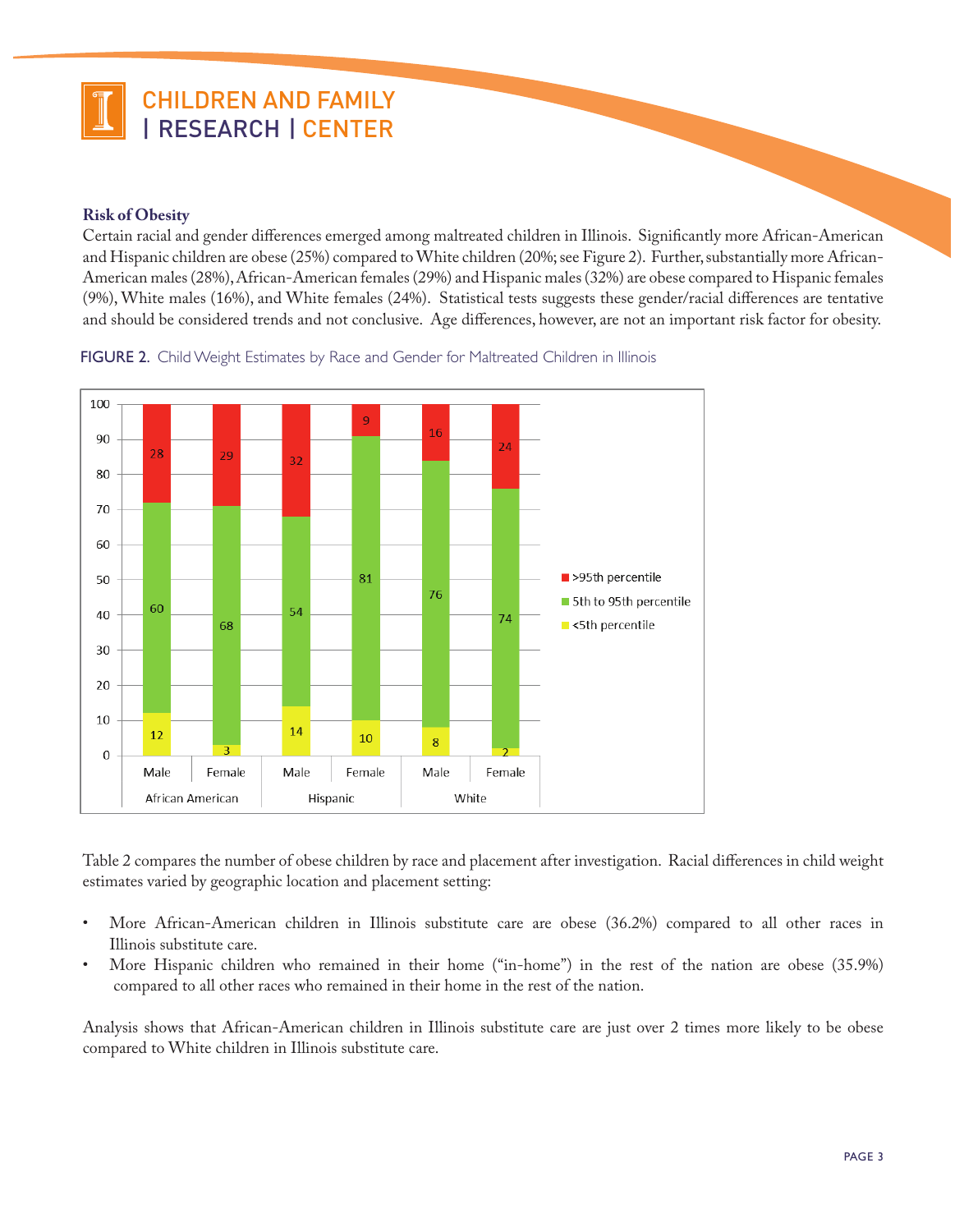# CHILDREN AND FAMILY | RESEARCH | CENTER

|                  |                     | All Children                   |                   |                              |        |
|------------------|---------------------|--------------------------------|-------------------|------------------------------|--------|
|                  | Illinois<br>In-Home | Illinois<br>Substitute<br>Care | Nation<br>In-Home | Nation<br>Substitute<br>Care | Nation |
| All children     | 23.8                | 22.2                           | 27.9              | 32.3                         | 16.9   |
| African-American | 27.0                | 36.2                           | 20.0              | 29.4                         | 20.0   |
| White            | 21.1                | 15.3                           | 26.0              | 34.6                         | 15.3   |
| Hispanic         | 21.4                | N/A                            | 35.9              | 33.7                         | 20.9   |

### Table 2: Percent of Children who are Obese by Race and Placement Decision

## **Caregiver Recognition of Child Unhealthy Weight**

Caregivers play an important role in combating unhealthy weight by overseeing a child's eating habits and physical activity, and are usually the first to identify early signs of a health problem. However, the ability to recognize a child's weight problem may be difficult for caregivers. Data from the ISCAW show a difference between substitute caregivers and caregivers of children who remain in home. Figure 3 shows that 74% of substitute caregivers of underweight maltreated children in Illinois, and 79% of substitute caregivers of obese maltreated children in Illinois, report their child's weight was about right for their age. These numbers drop to 47% and 49% of in-home caregivers. This suggests that much needs to be done to educate both substitute and biological caregivers of maltreated children in Illinois about healthy body weight.